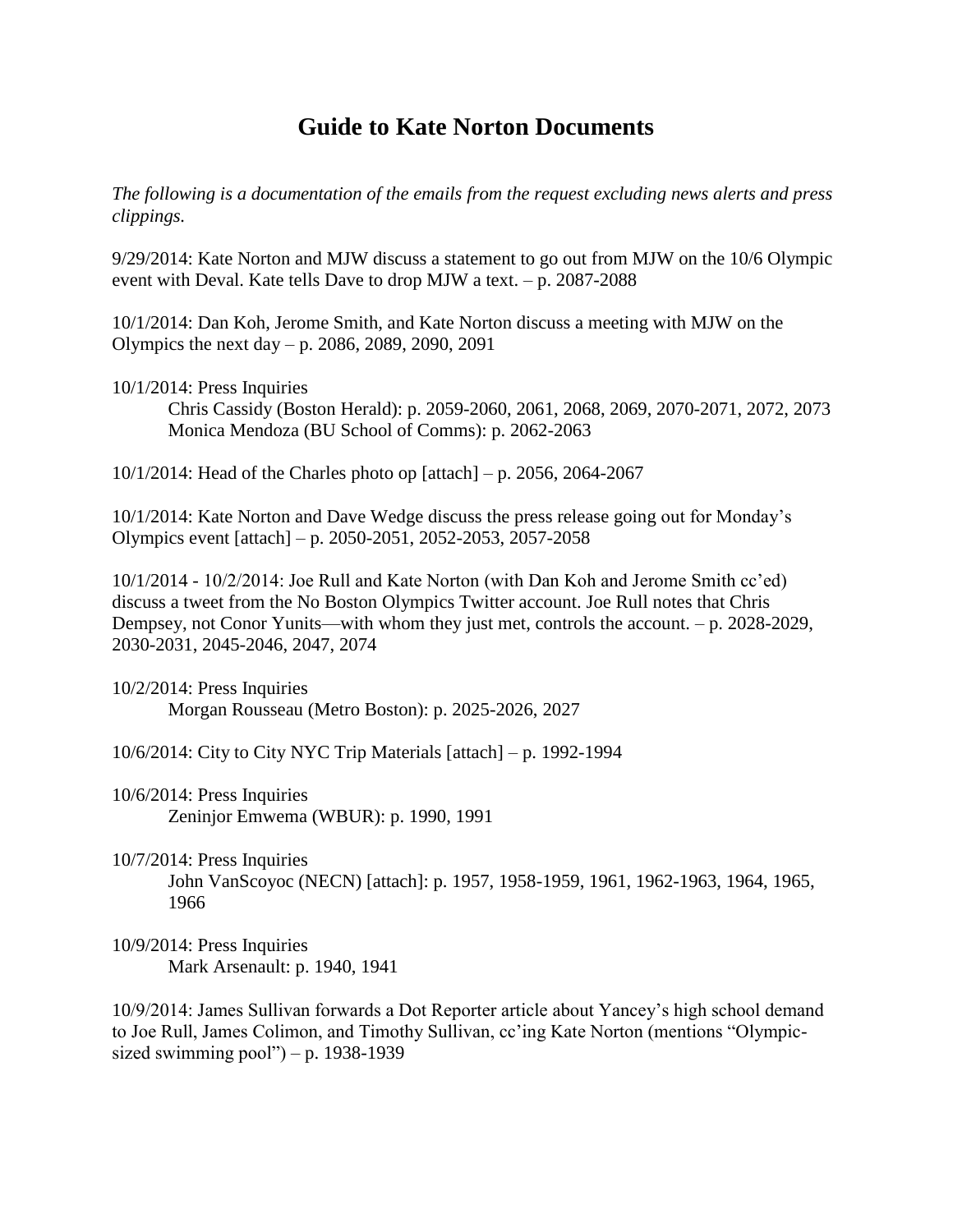10/9/2014: Eric Prentis forwards an email from Rick Winterson of South Boston Online to Kate Norton and Daniel Manning. *Rick is emailing re: the Andrew Square Civic Association's November meeting and he underscores just how little support there is in Southie for hosting the Games.* – p. 1933-1934

10/9/2014: Dave Wedge and Kate Norton prepare a statement from MJW on the 3D model of the city and its use for planning for the Games – p. 1926-1927, 1928, 1936

10/9/2014: Dave Wedge shares the audio clip [attach] of Deval on Jim & Margery – p. 1925, 1932

10/9/2014: Head of the Charles Photo Opp Advisory Review [attach] – p. 1922-1924, 1929- 1930, 1937

10/10/2014: John Fitzgerald sends Olympic Talking Points to Kate Norton [attach] – p. 1884, 1885

10/10/2014: Press Inquiries

Allison Kaufman (Daily Free Press): p. 1873, 1877, 1878, 1879, 1880 Rick Winterson (South Boston Online): p. 1881, 1882-1883 Mark Arsenault (Boston Globe): p. 1886-1888, 1889-1891, 1892-1894, 1895-1896, 1897 1898-1899 1900-1901, 1902, 1903-1904, 1919-1920

10/10/2014: Press Briefing [including "red flags"] – p. 1869-1872

10/14/2014: Press Inquiries Allison Kaufman (Daily Free Press): p. 1827-1830, 1831-1832, 1833-1834, 1835, `1836

10/15/2014: Press Inquiries Seth Bennett (BBC Radio): p. 1807-1808

10/16/2014: John Fitzgerald shares the talking points he gave to ONS [attach] – p. 1800-1801,

10/16/2014: Discussion of the following day's Olympic meeting. Gene O'Flaherty, Joe Rull, Dan Koh, Jerome Smith, Jake Sullivan, and Melina Schuler will be attending. – p. 1797-1798, 1799, 1805, 1806

10/16/2014: Press Inquiries Seth Bennett (BBC Radio): p. 1795-1797, 1802-1804

10/16/2014: MJW Schedule [attach]

10/17/2014: Press Inquiries [Day of Olympic meeting] Peter Schworm (Boston Globe): p. 1772-1775, 1777-1778, 1779-1780, 1783, 1784 Marie Szaniszlo (Boston Herald): p. 1781-1782, 1785, 1786, 1787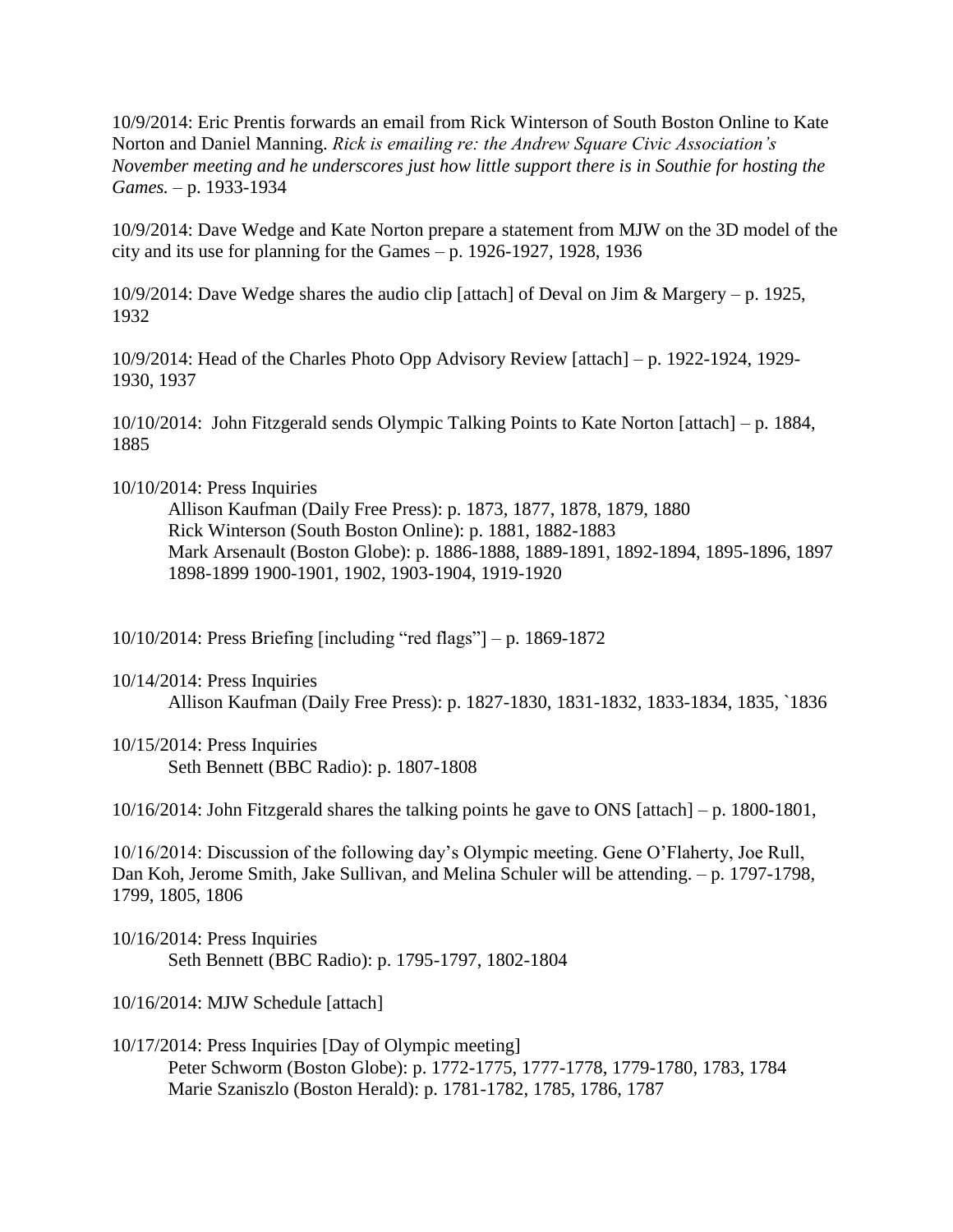10/20/2014: Press Inquiries Sarah Poff (Daily Free Press): p. 1741-1742, 1743-1744

10/22/2014: Kate Norton and Dave Wedge discuss a statement to give Boston.com re: a referendum p. 1709, 1710

10/23/2014: Press inquiries Todd Wallack (Boston Globe) re: substance abuse: p. 1692-1693 [attach]

## 10/24/2014: Press Inquiries

Franklin Li (Harvard Crimson): p. 1666-1667, 1668-1669, 1685-1686, 1687-1688, 1689- 1690, 1691 [Eoin is using his personal email for most of this]

10/27/2014: Dave Wedge sends Kate and Dan Boston 2024 press advisory for website/video launch – p. 1653, 1654

 $10/27/2014$ : Self-emailed briefing doc [attach] – p. 1652

10/27/2014: Dave Wedge forwards press inquiry from Philip Marcelo (AP) re: NBO's letter to the USOC – p.  $1649-1651$ 

10/29/2014: Press inquiries Jessi Miller (WBZ): p. 1619-1620, 1621-1622, 1623

10/29/2014: Google Invite for BBC World TV interview re: Olympics – p. 1618

 $11/12/2014$ : Olympic-themed trivia announcement – p. 1611

11/12/2014: Resume submission for Lauren Lockwood – p.1610

11/12/2014: Press Inquiries

Scotty Shenck (Huntington News): p. 1589-1590, 1591-1592, 1593-1594, 1595, 1596, 1597, 1598-1600, 1601-1603, 1604-1605, 1606-1607, 1608-1609 [question is about NBO, question gets punted to Dave Wedge]

11/13/2014: Cancellation of Olympic-themed trivia event – p. 1542

11/14/2014: Briefing doc sent to gmail account  $[attack] - p. 1532$ 

11/17/2014: MJW schedule for 11/18 [attach] – p. 1510

11/18/2014: Mayor at Tufts on 12/2 – p. 1477-1483, 1486-1489, 1490-1495

<sup>11/13/2014:</sup> Press Inquiries Michelle Chapman (Boston Chamber): p. 1534-1535, 1536-1537, 1538-1539, 1540-1541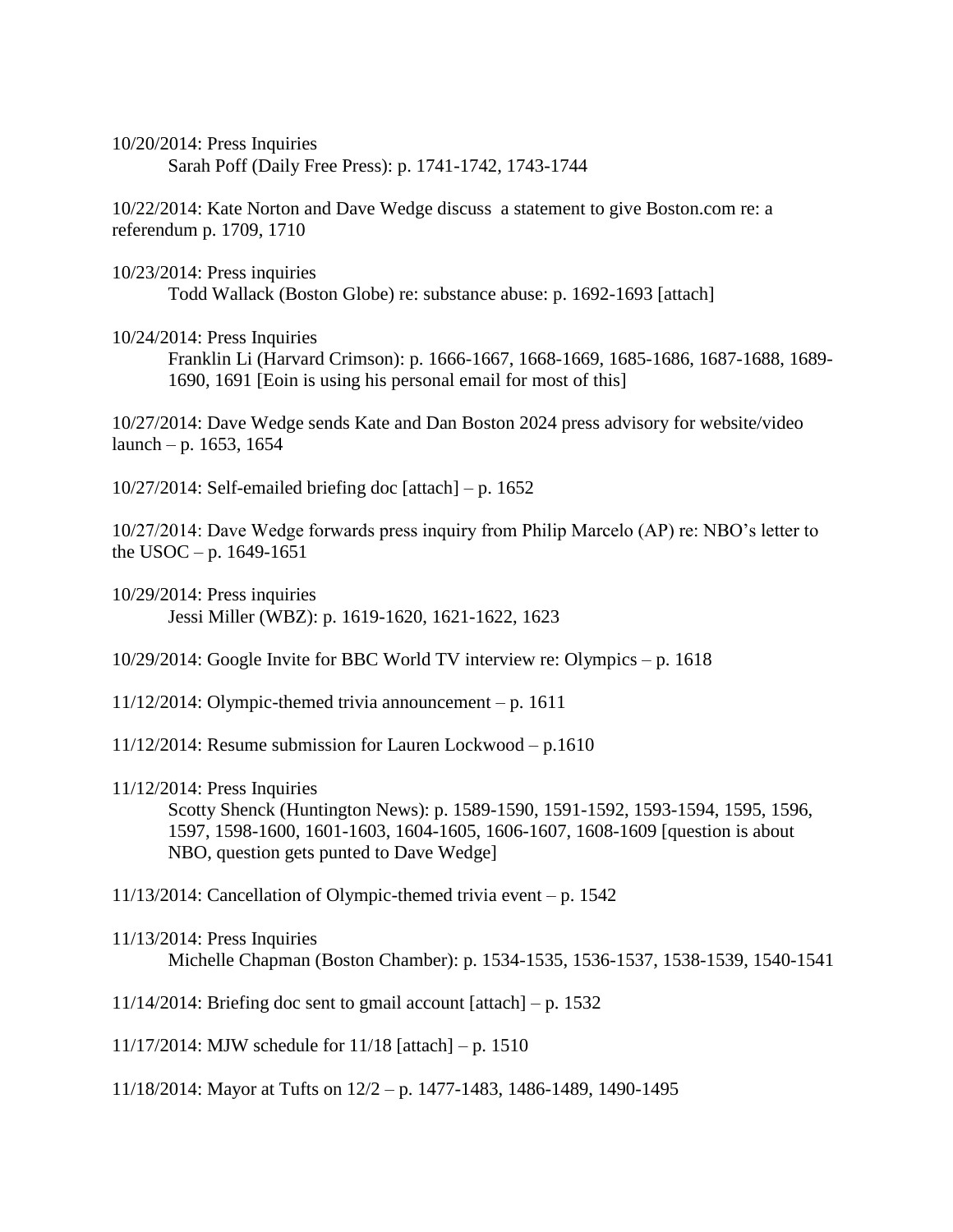11/18/2014: Press Inquiries

Sharman Sacchetti (Fox 25): p. 1475-1476, 1484, 1485, 1496 Shirley Leung (Boston Globe): p. 1472 Michelle Chapman (Boston Chamber): p. 1465-1466, 1467-1468 [int, attach], p. 1469

11/18/2014: Discussion of media coverage of USOC meeting at MIT – p. 1471

11/19/2014: Press Inquiries

Michelle Chapman (Boston Chamber – This Week in Business): p. 1434-1435 Bill Forry (Dot Reporter – story on Widett Circle): p. 1436, 1437 Shirley Leung (Boston Globe): p. 1462-1463, 1464

11/19/2014: Discussion of press around USOC meeting at MIT (Norton, Schuler, Wedge) – p. 1429-1430, 1431

11/20/2014: Discussion of press around USOC meeting at MIT (Norton, Schuler, Wedge) – p. 1359-1360, 1361-1362, 1363-1364, 1365-1366, 1367-1368, 1370, 1371, 1372

11/20/2014: Press Inquiries

Michelle Chapman (Boston Chamber – This Week in Business): p. 1353-1356, 1357- 1358 Garett Quinn (MassLive): p. 1369, 1373

- 11/21/2014: Press Inquiries Kathryn Shehade (Fox 25): p. 1317-1325, 1327-1332
- 11/22/2014: Thank you from Chelsea Merz (WGBH) for interview on prior day p. 1274-1275
- 11/22/2014: Press Inquiries Kathryn Shehade (Fox 25): p. 1275-1281, 1282-1287
- 11/23/2014: Press Inquiries Kathryn Shehade (Fox 25): p. 1249-1256, 1257-1266
- 11/24/2014: Press Inquiries Kathryn Shehade (Fox 25): p. 1229-1239
- 11/24/2014: Boston Strong Movie p. 1209-1211, 1225-1226, 1227-1228
- 11/24/2014: Mayor at Tufts on 12/2 p. 1212-1219, 1220-1224
- 11/25/2014: Mayor at Tufts on 12/2 p. 1194-1199, 1200-1208
- 11/25/2014: Mayor at Tufts on 12/2 p. 1153-1163, 1164-1174, 1175-1185, 1186-1192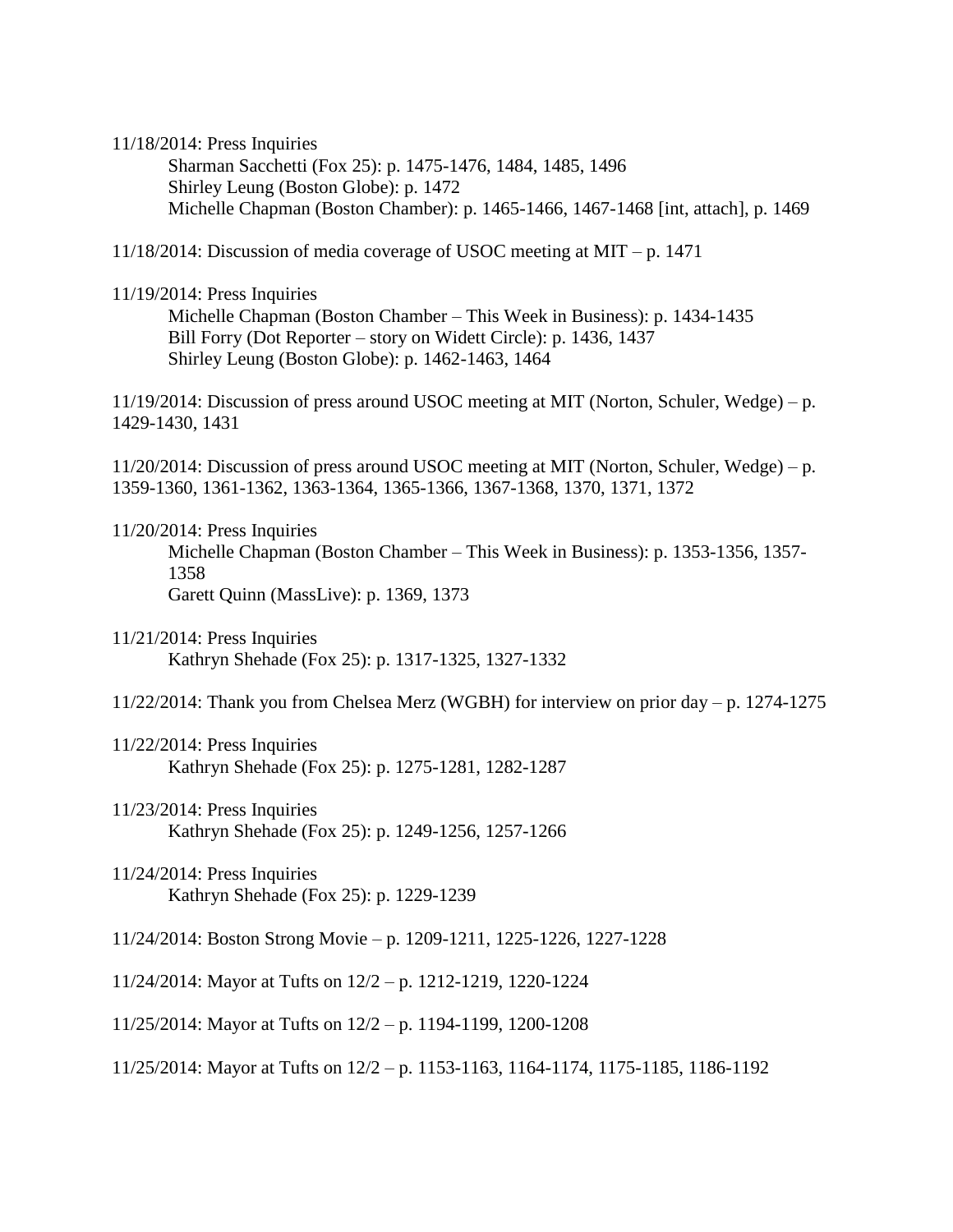| 11/26/2014: Mayor at Tufts on 12/2 - p. 1110-1121                                                                                                                                                                                                                                                          |
|------------------------------------------------------------------------------------------------------------------------------------------------------------------------------------------------------------------------------------------------------------------------------------------------------------|
| $11/30/2014$ : Press Inquiries<br>Kathryn Shehade (Fox 25): p. 1038-1049                                                                                                                                                                                                                                   |
| $12/1/2014$ : Press Inquiries<br>Emily Heisig (NECN): p. 984-989<br>Jodi Parrish? (CBS): 871, 976-977, 978-979, 980 [981 blank], 982, 983<br>Kathryn Shehade (Fox 25): 991-999<br>Callum Borchers (Bosto Globe): 1002-1003, 1004, 1007, 1011<br>Donna Goodison (Boston Herald): 1005-1006, 1008-1009, 1010 |
| $12/2/2014$ : Press Inquiries<br>Jodi Parrish (CBS): 871<br>Steve Annear (Boston Mag): 873-874, 875-876, 878-879, 880-881, 882                                                                                                                                                                             |
| $12/2/2014$ : Boston Globe Off the Page discussion invite – p. 872                                                                                                                                                                                                                                         |
| $12/3/2014$ : Press Inquiries<br>Adam Vaccaro (Boston.com): p. 747-749, 750-752, 753-755, 756-757, 759-760, 761-<br>762, 763-764, 803<br>Kathryn Shehade (Fox 25): p. 766-776, 777-791, 792-802, 806-816, 818-829                                                                                          |
| 12/3/2014: BRA Press Recap – p. 746                                                                                                                                                                                                                                                                        |
| $12/4/2014$ : Press inquiries<br>Alexandra Creed (Daily PFree Press): p. 720                                                                                                                                                                                                                               |
| 12/4/2014: Scheduling with the Scrum – p. 679-686, p. 687-694, p. 697-704, p. 705-712, 713-<br>719                                                                                                                                                                                                         |
| 12/5/2014: Mayor Walsh's calendar [attach] – p. 657                                                                                                                                                                                                                                                        |
| $12/9/2014$ : Press inquiries<br>Shirley Leung (Boston Globe): 598                                                                                                                                                                                                                                         |
| $12/9/2014$ : BCEC Kickoff [attach] – p. 597                                                                                                                                                                                                                                                               |
| $12/10/2014$ : Press inquiries<br>Joan Vennochi (Boston Globe): 561, 562, 563, 564<br>Olivia Deng (Daily Free Press): 565-566                                                                                                                                                                              |
| $12/11/2014$ : Press inquiries<br>Steve Annear (Boston Mag): p. 500-501, 510-511, 513<br>Andrew Courtois (WBZ): p. 504-506, 507-508, 509, 512                                                                                                                                                              |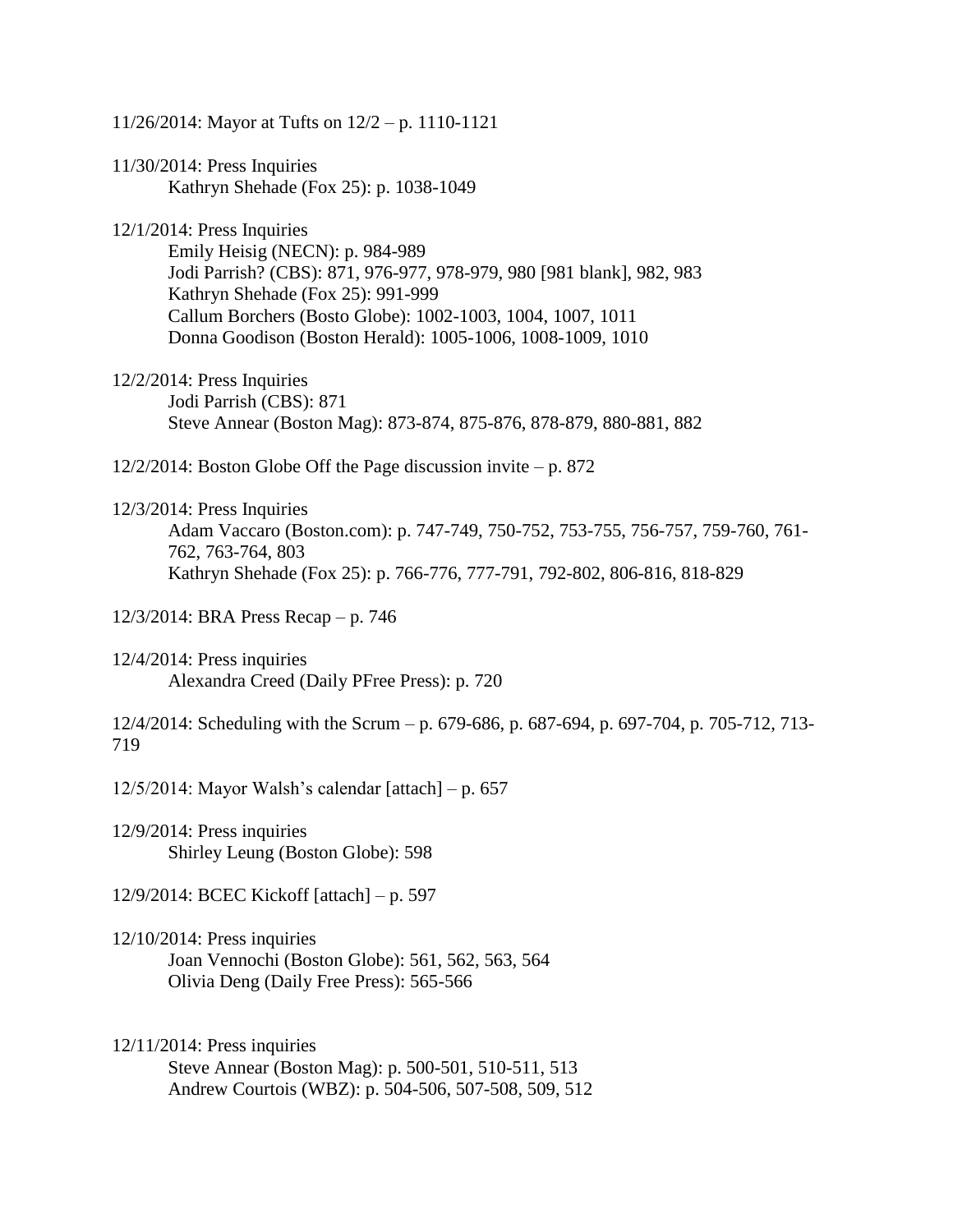John Ruch (JPG): p. 514

- 12/12/2014: Press inquiries re: Olympics Chris Faraone (Dig): p. 459 John Ruch (JPG): p. 460-461, 495, 497
- 12/15/2014: Press inquiries re: USOC trip Curt Nicklisch (WBUR): p. 409, 412, 413 Prepared statement: p. 410-411, 424, 426 Nancy Bent (WCVB): p. 416-417, 418-419, 420-421 Katie Burke (BBJ): p. 422, 425 Chris Faraone (Dig): p. 427-428 Lauren Dezenski (Dot Reporter): p. 429
- 12/15/2014: Talking points re: Long Island Bridge [attach] p. 423

12/16/2014: Press inquiries re: USOC trip Sharman Sachetti (Fox 25): p. 330, 331, 336, 382-383, 384, 385 Ray Fuschetti: p. 340-341, 342-344, 345-346, 347-348, 349-350, 351 Kim Tunnicliffe: p. 355, 356 Scott Tetreault: p. 357, 358, 359 Gintautas Dumcius: p. 362 Daniel McDonald (Metro US): p. 363-364, 366-367, 368-369, 373-374, 375-376, 380 Sarah Unis Burgess (Fox 25): p. 365, 377 Daniel Guzman (WBUR): p. 406, 407

12/16/2014: Ethics disclosure for USOC trip [attach] – p. 370-372

12/17/2014: Walsh column for Leung [attach] – p. 288

12/17/2014: Note to self re: USOC visit – p. 276-277

12/22/2014, 12/23/2014: Bid document a public record? – p. 148-149, 150-151, 152-153, 154- 155, 156

12/26/2014: Kate asks Dave a question about timing of USOC announcement; original question from Sharman Sacchetti – p. 137, 138, 139

12/24/2014, 12/26/2014: BRA Year-in-review rollout plan [attach x 2] – p. 135-136, p. 146-147

12/29/2014: BRA Briefing on 12/30 [attach] – p. 112-114

12/29/2014: BRA Strategic Media Roll Out [attach] – p. 110-111

12/29-12/30/2014: Bid document a public record? – p. 88-90, p. 91-93, p. 95-96, p. 106-107, p. 108-109